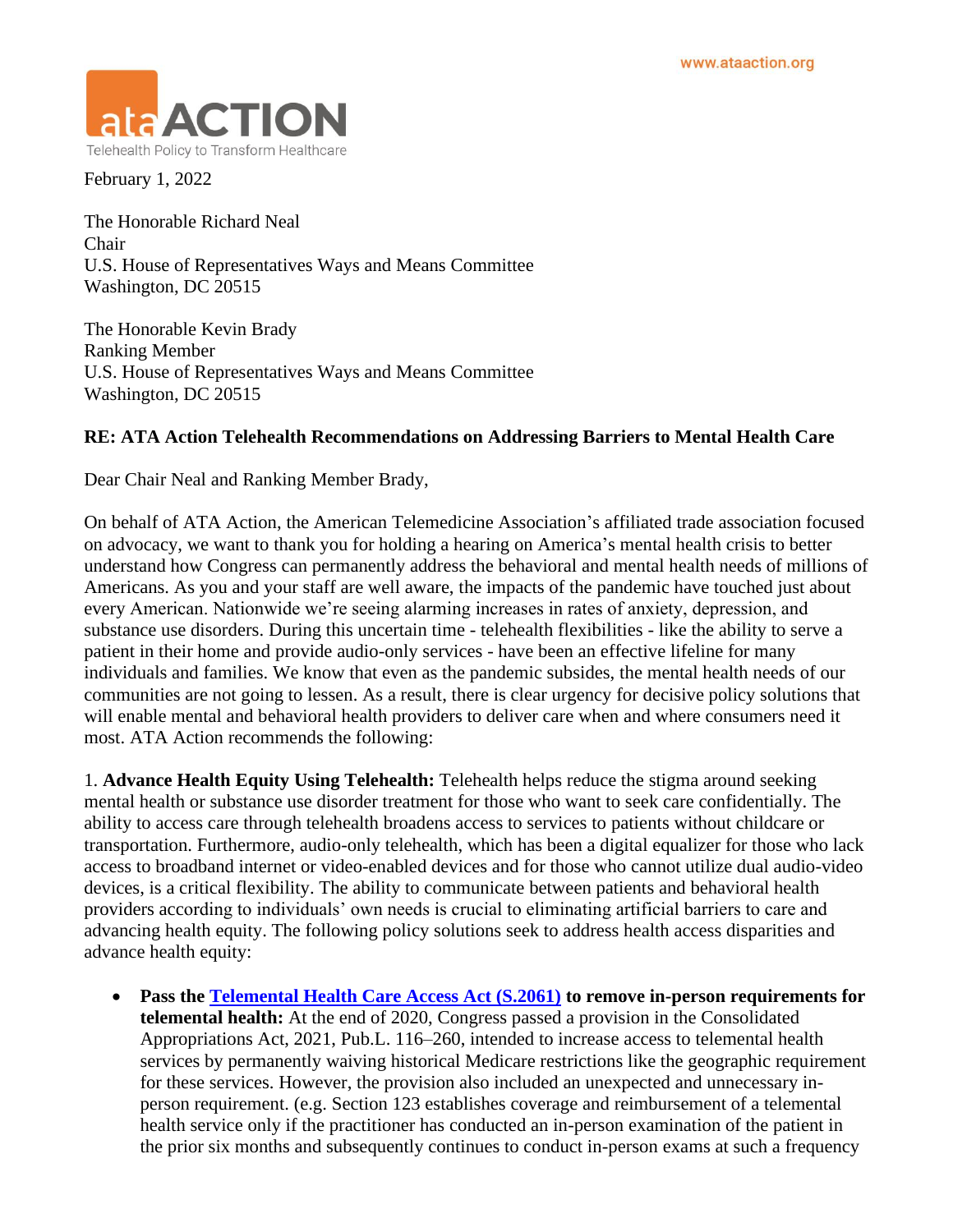

to be determined by HHS). ATA Action strongly opposes in-person requirements<sup>1</sup> and believes putting service restrictions on telehealth access through arbitrary in-person requirements undercuts the very tenets around flexibility and access afforded by telehealth and other virtual care modalities. There is no clinical evidence for an arbitrary in-person requirement before a patient can access telehealth services. In fact, evidence has demonstrated that telemental services like telepsychology are just as effective as in-person visits.<sup>2</sup> Additionally, requirements such as these could negatively impact those in underserved communities who may not be able to procure an in-person exam due to provider shortages, work, lack of childcare, and/or other resources. As such, the in-person requirements, which would go into place after the PHE concludes, would place unnecessary burdens on patients and providers alike. Furthermore, Section 123's mandate for an in-person visit applies only to mental health treatment, whereas Medicare beneficiaries seeking other medical services via telehealth are not subject to this requirement. It is our recommendation that these in-person requirements be removed by enacting the Telemental Health Care Access Act.

Demand for mental health care has increased in recent years, but the pandemic has only exacerbated these needs. Recent SAMHSA data reported among adults 18 or older in 2020, 1.2 million attempted suicide in the past 12 months and 3.2 million made a suicide plan in the past year. Among adolescents aged 12 to 17 in 2020, 3.0 million had serious thoughts of suicide, 1.3 million made a suicide plan, and 629,000 attempted suicide in the past year. Trends in suicide attempts and deaths by suicide have been increasing among adolscents each year, becoming a major public health concern in the U.S. ATA Action urges Congress to address this public health concern by including the Telemental Health Care Access Act in the next spending package and permanently eliminating the telemental health in-person requirement. (For more information, read the telehealth [stakeholder letter](https://www.americantelemed.org/wp-content/uploads/2022/01/Telehealth-Pathway-to-Reform-Letter-to-Congress-w-signers-FIN.pdf) signed by 336 organziations) We must ensure that patients can receive care where and when they need it especially when they are in their most vulnerable state.

• **Allow telephonic (audio-only) services for mental health and substance use disorder services after the PHE concludes:** In 2019, the Federal Communications Commission (FCC) reported that between 21.3 and 42 million Americans lacked access to broadband. Many older adults and people with disabilities lack access to video-enabled devices or struggle to use the more complex video-enabled devices even if they have access to them. Likewise, many in racial/ethnic and low-income communities lack access to broadband or video-enabled devices. Given the significant increase in demand for behavioral health services and the role audio-only plays as a digital equalizer, we recommend making permanent this flexibility for the provision of mental health and substance use disorder services. Moreover, this recommendation is consistent with the Medicare Payment Advisory Commission's (MedPac) March 2021 report to congress.<sup>3</sup> During this time, regulators may evaluate data to better understand which behavioral health modalities should be considered for audio-only on a permanent basis.

 $\overline{\phantom{a}}$  , which is a set of the set of the set of the set of the set of the set of the set of the set of the set of the set of the set of the set of the set of the set of the set of the set of the set of the set of th

- <sup>2</sup>[Clinically Based Policy Decisions: In-Person Requirements for Telehealth Create Unnecessary Barriers \(psychiatrictimes.com\)](https://www.psychiatrictimes.com/view/clinically-based-policy-decisions-inperson-requirements-for-telehealth-barriers)
- <sup>3</sup> [http://medpac.gov/docs/default-source/reports/mar21\\_medpac\\_report\\_to\\_the\\_congress\\_sec.pdf?sfvrsn=0&source=emai](http://medpac.gov/docs/default-source/reports/mar21_medpac_report_to_the_congress_sec.pdf?sfvrsn=0&source=emai)

<sup>&</sup>lt;sup>1</sup> [ATA-Overview-of-In-Person-Requirements-1.pdf \(americantelemed.org\)](https://www.americantelemed.org/wp-content/uploads/2021/06/ATA-Overview-of-In-Person-Requirements-1.pdf)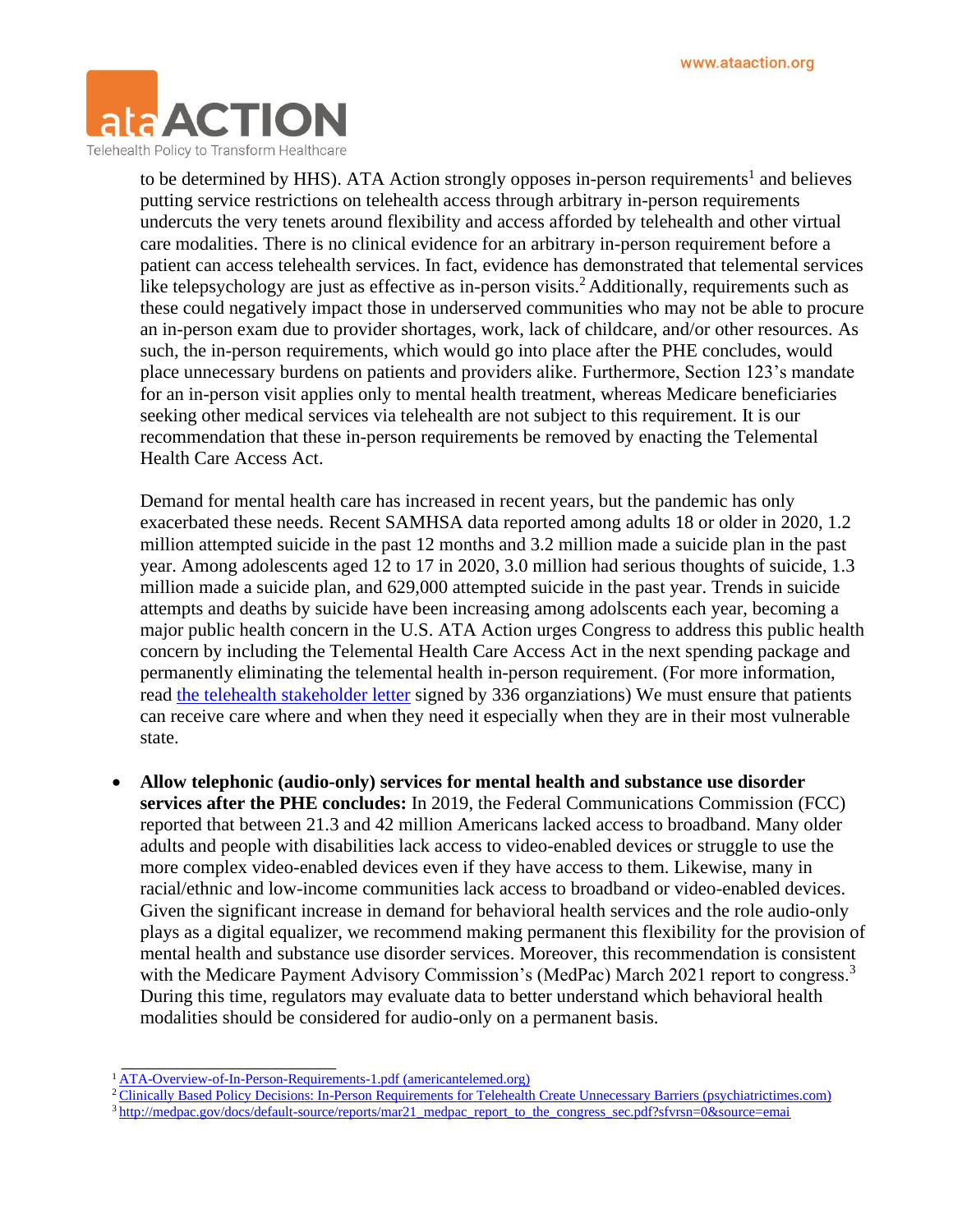

• **Maintain a technology neutraul approach and allow for asyncronous chat/text-based services for mental health:** As the need for mental health services continues to climb and there is dire shortage of providers, Congress should pursue a technology neutral approach and allow eligible practitioners to determine appropriate technologies based on provider preference and patient choice so long as the standard of care is upheld, and the treating provider can meet the regulatory requirements for the provision of telehealth in the state in which the patient is located. Virtual care, especially telemental health services, should not have clinically unsubstantiated barriers to technologies if it is safe, effective, appropriate, and complies with HIPAA and all related state privacy requirements. For example, secure asynchronous chat and text-based services that meet the requirements of HIPAA and delivered by a licensed clinician, are a clinically appropriate entry into care for many patients.

Moving forward we encourage Committee members to avoid an overly prescriptive approach that would limit the types of technologies that a provider may use for the purposes of payment and coverage under Medicare, especially when these modalities have already been authorized under state law and regulation.

• **Support funding for behavioral health IT programs:** In order to meet this growing demand for mental health care and substance use disorder services, behavioral health providers are being pressed to make significant technological advances. Telehealth software, which is critical for auditing telehealth appointments and meeting interoperability requirements with existing Electronic Health Record (EHR) systems, can add significant costs. Additionally, many providers are making further investments in cybersecurity to protect PHI as well as other infrastructure costs such as telehealth rooms and/or bringing on more technical support staff. These costs are significant and currently not reimbursed.

Moreover, most behavioral health providers were carved out of the \$30 billion investment (HITECH Act, passed as part of the American Recovery and Reinvestment Act of 2009, P.L. 111-5) given to hospitals and other healthcare entities to adopt EHRs and learn how to successfully exchange patient information using certified electronic health record technology. Although behavioral health providers were excluded from this initiative, we understand that Congress is dedicated to promoting interoperability and supporting the access, exchange, and use of electronic health information across the care continuum in order to improve the cost and quality of care. With the growing demand for mental and behavioral health care services, this policy goal can only be achieved with behavioral health providers being provided the necessary financial and administrative support to adopt and implement interoperable technology, such as with financing for new behavioral health IT grant programs.

**2. Take actions to address significant behavioral health workforce shortages:** Prior to the pandemic, the behavioral health sector already was experiencing significant workforce shortages. For example, more than 60 percent of all counties in the United States—including 80 percent of all rural counties—do not have a single psychiatrist.<sup>4</sup>

- <sup>4</sup>http://research.newamericaneconomy.org/wp-content/uploads/2017/10/NAE\_PsychiatristShortage\_V6-1.pdf 5https://www.npr.org/sections/coronavirus-live-updates/2020/10/02/919517914/enough-already-multiple-demands-causing-women-to-
- abandon-workforce

\_\_\_\_\_\_\_\_\_\_\_\_\_\_\_

6[Treating mental illness in the ED | AAMC](https://www.aamc.org/news-insights/treating-mental-illness-ed#:~:text=According%20to%20one%20study%20of%20psychiatrists%E2%80%99%20availability%20in,in%20five%20psychiatrists%20were%20not%20accepting%20new%20patients.)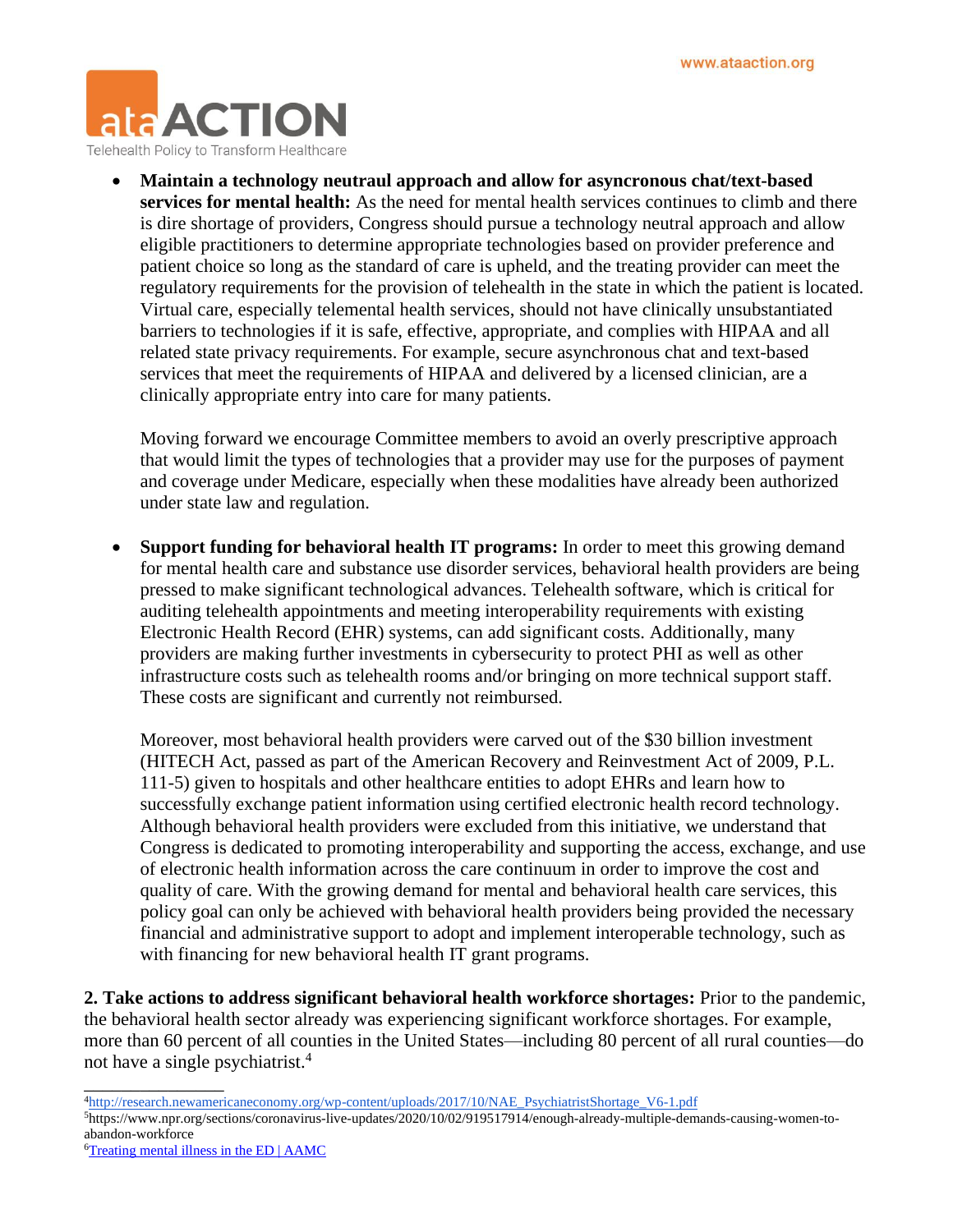

Additionally, given that behavioral health is a female-dominated workforce and that an increasing number of women are leaving the workforce to help with caregiving in the backdrop of the pandemic, the behavioral workforce is increasingly strained.<sup>5</sup> As a result of the behavioral health workforce shortages, psychiatry practices across the U.S. have long waits for appointments and some times even turn away new patients. According to one study of psychiatrists' availability in Boston, Massachusetts; Houston, Texas; and Chicago, Illinois, the average wait time was 25 days for a first visit. About one in five psychiatrists were not accepting new patients.<sup>6</sup> Telehealth enables providers to most efficiently utilize their limited workforce to meet the growing demand for mental health and substance use disorder services. Additional barriers still remain as the workforce seeks to keep pace with demand.

## **3. Support the Removal of the In-Person Requirement for Prescribing Controlled Substances:**

Prior to the pandemic, due to the Ryan Haight Act, a patient must have had an in-person visit before a provider could prescribe controlled substances by the means of the internet. During COVID-19, the Drug Enforcement Agency (DEA), in partnership with the Substance Abuse and Mental Health Services Administration (SAMHSA), used the Ryan Haight Act's "public health" emergency exception to temporarily waive the in-person requirement. Thus far, there has been no evidence that the flexibility allowed during the PHE has resulted in an increase in illegal drug diversion, inappropriate prescribing, or the prevalence of opioid dependency. On the contrary, having easier access to critical care is helping to combat the spikes in mental health and substance use.

ATA Action believes the ultimate choice about a patient's care plan, including the modality of care and clinically valid services, should be the decision of an empowered patient and their provider in accordance with the standard of care. We are urging all U.S. policymakers to ensure patients continue to have access to certain controlled substances prescribed via telemedicine once the PHE ends by supporting legislation (TREATS Act, [S.340/](https://www.congress.gov/bill/117th-congress/senate-bill/340/text?q=%7B%22search%22%3A%5B%22TREATS%22%5D%7D&r=7&s=6)[H.R.1647\)](https://www.congress.gov/bill/117th-congress/house-bill/1647?q=%7B%22search%22%3A%5B%22HR+1647%22%2C%22HR%22%2C%221647%22%5D%7D&s=1&r=1) that would permanently remove this in-person exam requirement.

## **4. Ensuring Affordable Virtual Mental Health Services for the Commercially Insured:**

Americans with high-deductible health plans coupled with Health Savings Accounts (HDHP-HSAs) must meet minimum deductibles defined in statute before the cost of telehealth can be covered by their employer or health plan. Congress took swift bipartisan action as part of the Coronavirus Aid, Relief, and Economic Security (CARES) Act of 2020 (P.L. 116-136) to ensure that more workers could receive covered telehealth services by allowing employers and health plans to provide pre-deductible coverage for such services. This commonsense policy helped ensure that families could access vital telehealth services – including virtual primary care and behavioral health services – prior to having to meet their deductible. In fact, according to a survey by the Employee Benefit Research Institute (EBRI), about 96 percent of employers adopted pre-deductible coverage for telehealth services as a result of this provision.

Unfortunately, this policy expired back on December 31, 2021. We urge Congress to resolve this immediately by passing the Telehealth Expansion Act [\(S.1704,](https://www.congress.gov/bill/117th-congress/senate-bill/1704) [H.R. 5981\)](https://www.congress.gov/bill/117th-congress/house-bill/5981/cosponsors?q=%7B%22search%22%3A%5B%22HR+5981%22%2C%22HR%22%2C%225981%22%5D%7D&r=1&s=2) which would permanently extend the exemption for telehealth services from certain high deductible health plan rules. It is imperative that the 32 million Americans with HDHP-HSAs have the ability to continue these using these lifesaving services.